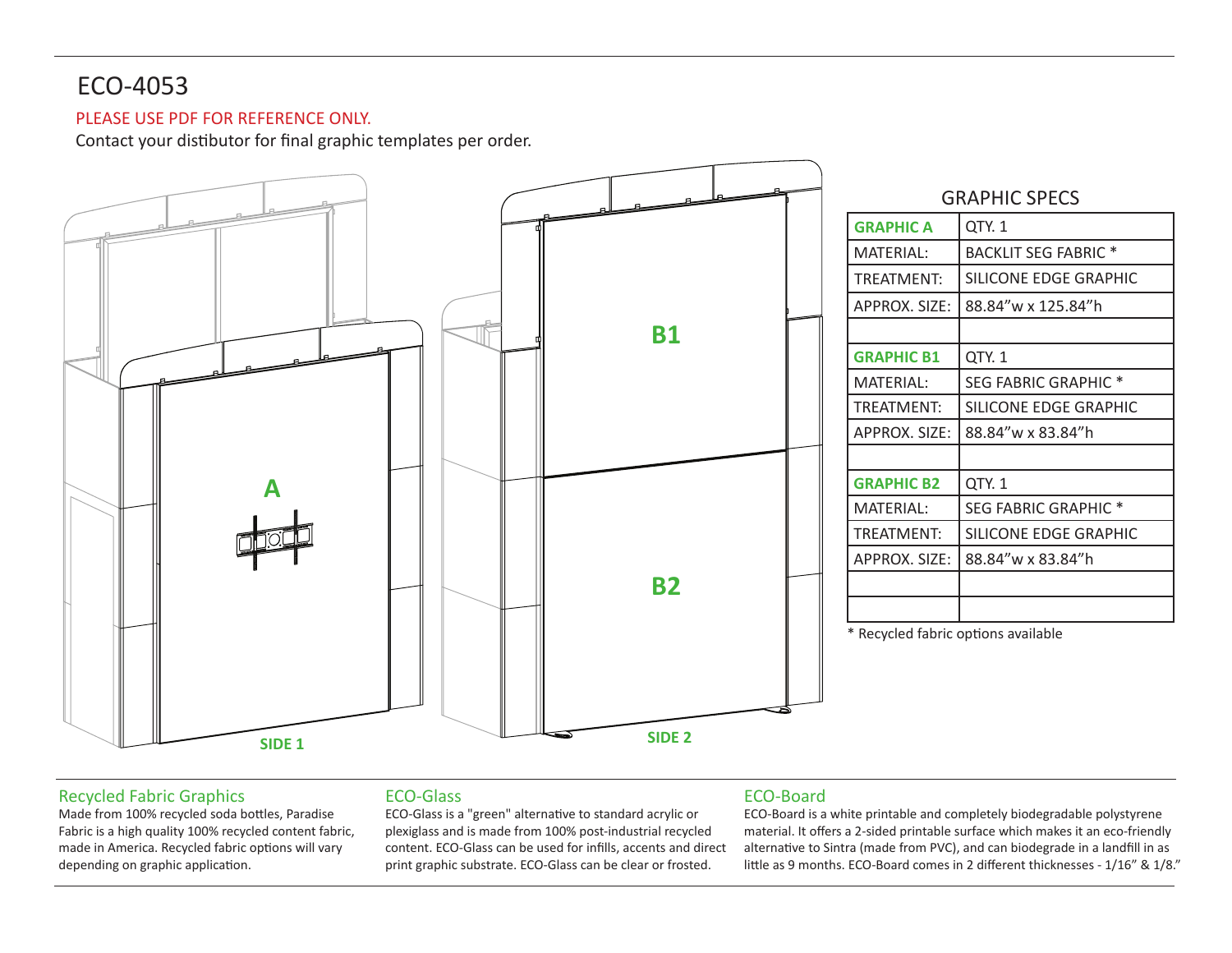# ECO-4053

## PLEASE USE PDF FOR REFERENCE ONLY.

Contact your distibutor for final graphic templates per order.



## Recycled Fabric Graphics

Made from 100% recycled soda bottles, Paradise Fabric is a high quality 100% recycled content fabric, made in America. Recycled fabric options will vary depending on graphic application.

#### ECO-Glass

ECO-Glass is a "green" alternative to standard acrylic or plexiglass and is made from 100% post-industrial recycled content. ECO-Glass can be used for infills, accents and direct print graphic substrate. ECO-Glass can be clear or frosted.

|                   | <b>GRAPHIC SPECS</b> |
|-------------------|----------------------|
| <b>GRAPHIC E</b>  | QTY. 2               |
| <b>MATERIAL:</b>  | 1/8" ECO-BOARD       |
| TREATMENT:        | DIRECT PRINT GRAPHIC |
| APPROX, SIZE:     | 39.50"w x 11.20"h    |
|                   |                      |
| <b>GRAPHIC F</b>  | QTY. 2               |
| MATERIAL:         | 1/8" ECO-BOARD       |
| <b>TREATMENT:</b> | DIRECT PRINT GRAPHIC |
| APPROX, SIZE:     | 37.00"w x 11.20"h    |
|                   |                      |
| <b>GRAPHIC G</b>  | QTY. 2               |
| MATERIAL:         | 1/8" ECO-BOARD       |
| <b>TREATMENT:</b> | DIRECT PRINT GRAPHIC |
| APPROX. SIZE:     | 39.50"w x 11.20"h    |
|                   |                      |
| <b>GRAPHIC H</b>  | QTY. 2               |
| MATERIAL:         | 1/8" ECO-BOARD       |
| <b>TREATMENT:</b> | DIRECT PRINT GRAPHIC |
| APPROX. SIZE:     | 13.35"w x 41.50"h    |
|                   |                      |
|                   |                      |

## ECO-Board

ECO-Board is a white printable and completely biodegradable polystyrene material. It offers a 2-sided printable surface which makes it an eco-friendly alternative to Sintra (made from PVC), and can biodegrade in a landfill in as little as 9 months. ECO-Board comes in 2 different thicknesses - 1/16" & 1/8."